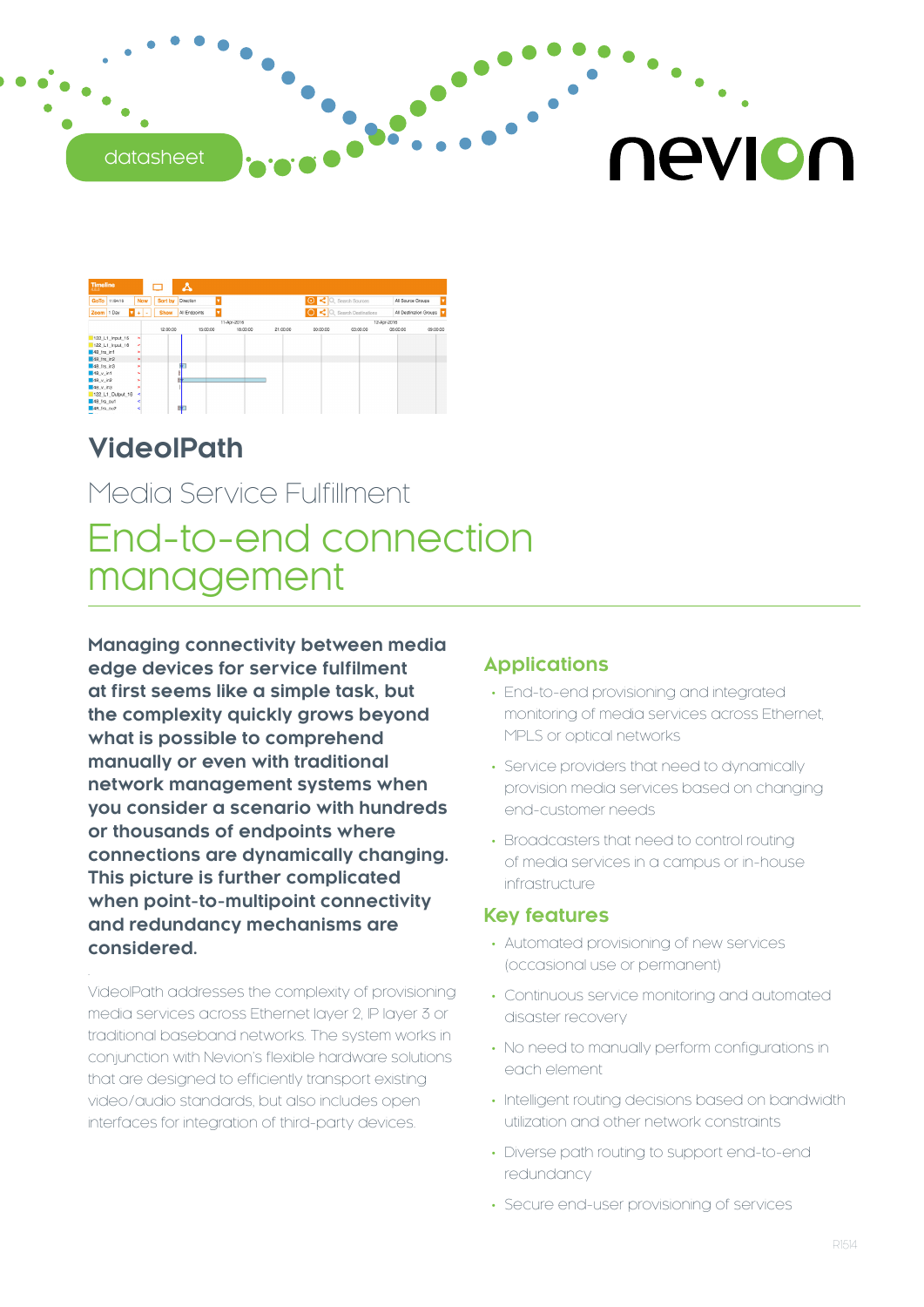#### **Supported devices**

| <b>TVG495</b> | ASI gateway                              |
|---------------|------------------------------------------|
| <b>TVG430</b> | HD JPEG 2000 gateway                     |
| <b>TVG450</b> | 3G/HD JPEG 2000 gateway                  |
| <b>TVG480</b> | Post production gateway                  |
| <b>TNS460</b> | SDI monitor                              |
| <b>TNS546</b> | Transport stream monitor                 |
| VS901         | JPEG 2000 contribution codec for IP      |
| VS902         | Multi-format contribution codec for IP   |
| VS904         | Contribution codec for IP                |
| V.S906        | Multichannel audio and data contribution |
|               | codec for IP networks                    |
| VS908         | ASI to IP gateway                        |
| Juniper       | <b>FX series switches</b>                |
| Juniper       | MX series routers                        |
| Cisco         | ASR9000 series                           |
| Cisco         | Catalyst 3560, 3570 and 4948 switches    |
|               |                                          |

Contact Nevion sales and support for more information about third-party integration

#### **Supported features**

Auto-discovery of supported network devices Automatic re-routing based on link failures Customizable package based deployment system End-customer interface for service booking Equipment alarm status overview Just-in time resource reservation Network topology design support North-bound SNMP interface for service alarms Provisioning based on service profiles Provisioning of MPLS point-to-multipoint tunnels (\*) Provisioning of SIPS protected services Provisioning of supported media edge devices Provisioning of VLAN trunks Scheduling of connections (calendar based) Scheduling of connections (endpoint based) Scheduling of connections (network based) Visualization of network infrastructure and connections Visualization of service scheduling over time



#### **Map**

The Map app allows users to view and schedule services and end-points based on a geographical or logical network map.



#### **Connect**

The Connect app offers a broadcast oriented interface for scheduling of services (designed for end-users). This app may be used by service providers to offer a user interface for endcustomers.



#### **Timeline**

The Timeline app allows users to create or modify services based on a timeline. Users can graphically view when endpoints are in use.



### **Profile**

The Profile app allows users to edit service profiles used to provision different types of service in the network It offers a generic way to define the properties for any given service.

#### **Customer access**

VideoIPath system supports multi-tenant deployments where different customers may access only video and audio ports that have been assigned to them and only view or modify services they have been provisioned. It is also possible to share video and audio ports among customers if desirable to facilitate exchange of content between different customers running over the same network.



#### **Edge provisioning**

The system addresses the complexity of provisioning services at the edge removing the need for the user to have detailed knowledge concerning the configuration of each network element involved.

The user is able to create a new service between two or more endpoints and schedule provisioning of this service. The system will automatically setup and tear down the service according to the defined schedule. It is possible to create associations between endpoints in order to connect multiple endpoints in one operation. The system supports both permanent and occasional use services. Services are provisioned according to the service profile selected. Several pre-defined service profiles may be added to the system for the user to choose from when creating new services. The service profiles contains settings required to configured the network elements required for the service.

#### **Network provisioning**

The VideoIPath system allows the user to specify source and destination ports, and let the system decide the optimal media transport path through the network infrastructure (topology) from source to destination(s). The path-finding algorithm is technology agnostic and allows the system to support path-finding at different layers in the network stack. The system supports path-finding for Ethernet, MPLS or optical networks (including hybrid infrastructures).

VideoIPath utilizes a shortest path first algorithm to provision the least cost path from source to one or more destinations, and performs diverse path routing to support service layer redundancy mechanisms. The system keeps track of bandwidth allocation on each link within the core network to avoid any overprovisioning delivering predicable performance for video over IP services.

#### **Performance and capacity**

| Number of active/<br>scheduled<br>connections         | 1000/25000<br>active service connections                                                                            |
|-------------------------------------------------------|---------------------------------------------------------------------------------------------------------------------|
| Number of source<br>and destination endpoints         | 9500                                                                                                                |
| Number of service<br>activations/teardowns per second | 10                                                                                                                  |
| Connection setup/ <1 sec<br>teardown time             |                                                                                                                     |
| No of concurrent<br>UI clients                        | 50                                                                                                                  |
| Hardware server                                       | Intel Xeon based, 1 rack-unit, disk mirroring (RAID1),<br>redundant power, dual GbE interfaces                      |
| Virtual server                                        | VideolPath may be installed on VMWare<br>infrastructure (vRAM, vCPU and disk allocation<br>depends on application)) |

#### **Ordering options**

| VP-HW-SFRVFR                                                                                                                                                                            | VideolPath hardware standard server Intel<br>Xeon E5 32 GB RAM 500GB SSD drive. Dual 1 GbE<br>network and power.                                                                                          |
|-----------------------------------------------------------------------------------------------------------------------------------------------------------------------------------------|-----------------------------------------------------------------------------------------------------------------------------------------------------------------------------------------------------------|
| VIP-SW-BASE                                                                                                                                                                             | VideolPath base platform license. License fee<br>per server. Includes 5 user licenses. Includes<br>alarm and inventory management functions.<br>Requires node licenses.                                   |
| IP-SW-NODE-A/B/C                                                                                                                                                                        | VideolPath level A/B/C node license. License fee<br>per node added to the system. See guidelines<br>for classification of node types.                                                                     |
| VIP-SW-CONNECT-1                                                                                                                                                                        | VideolPath connection license. License fee per<br>activate connection. Includes alarm correction<br>for connections                                                                                       |
|                                                                                                                                                                                         | VIP-SW-SCHEDULE-1 VideolPath 'connection scheduling license.<br>Equals number of active connections in the<br>system. Requires connection license to activate<br>connections.                             |
| VIP-SW-USFR-5                                                                                                                                                                           | VideolPath user license. License fee per 5<br>simultaneous user sessions. Note 5 license<br>included with base platform.                                                                                  |
| VIP-SW-DRIVER-A/B/C<br>VideolPath level A/B/C driver for third-party<br>devices. License fee per device type. Contact<br>Nevion pre-sales for classification of third-party<br>devices. |                                                                                                                                                                                                           |
| VIP-SW-MAINT-SUPPORT                                                                                                                                                                    | VideolPath maintenance and support<br>agreement. Provides access to all major and<br>minor software updates. Basic support services<br>provided during office hours. 15% of all installed<br>SW licenses. |



#### **User interfaces**